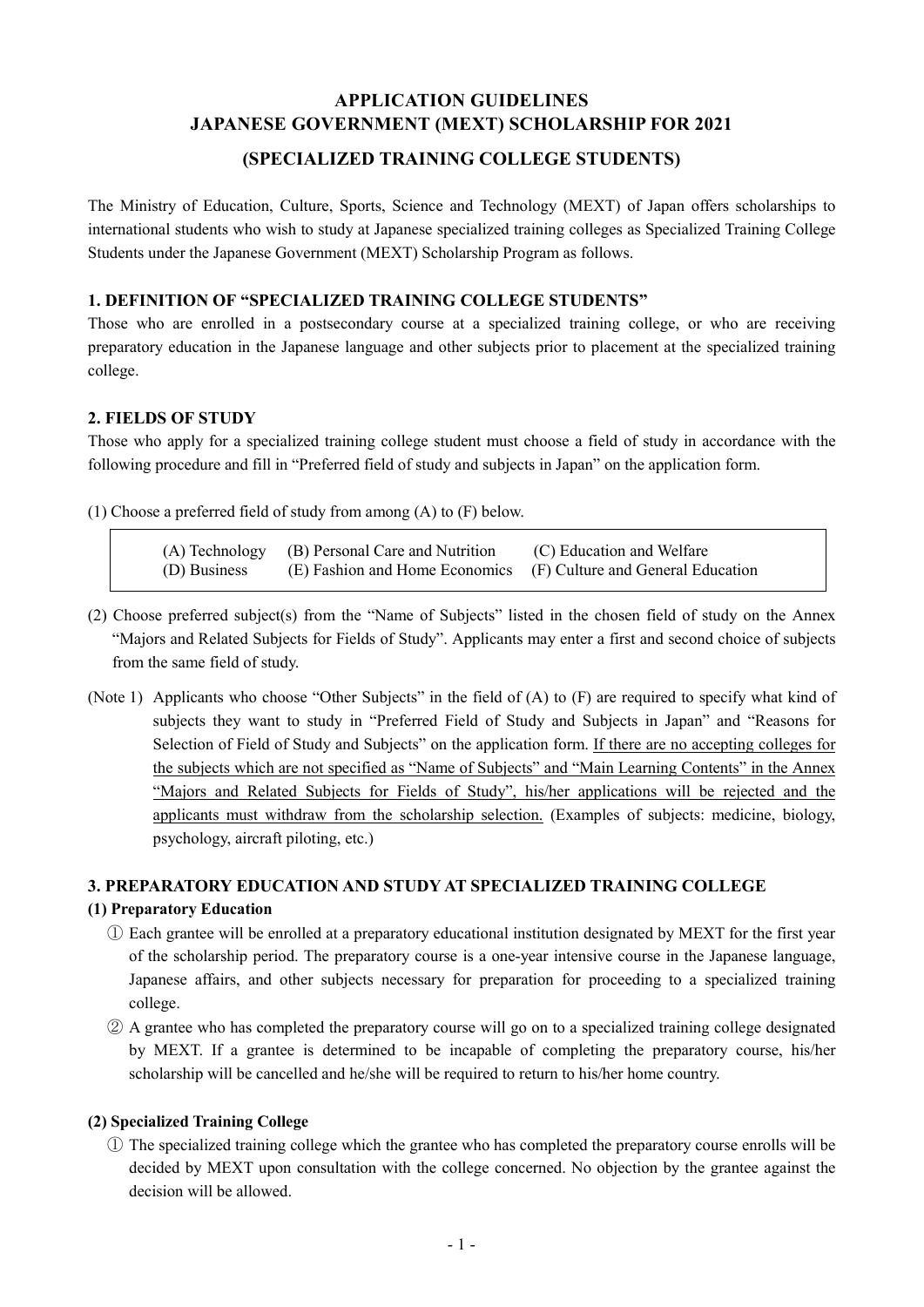- ② A grantee of this scholarship will be enrolled into a postsecondary course of a specialized training college requiring graduation from an upper secondary school for entrance and receive professional education for two years prior to graduation. A grantee who graduates will be awarded a diploma.
- ③ All classes will be given in the Japanese language.

### **(3) Change of Field of Study and Transfer to Another Institution**

- ① A grantee will not be permitted to change his/her field of study during the study at preparatory educational institution and specialized training college.
- ② A grantee will not be permitted to transfer to another educational institution during the period of the preparatory education course and the course at the specialized training college.

### **4. QUALIFICATIONS AND CONDITIONS**

MEXT accepts applications from international students for study in Japan who satisfy the following qualifications and conditions. Its aim is to foster human resources who will become bridges of friendship between the grantee's country and Japan through study in Japan and who will contribute to the development of both countries and the wider world.

- **(1) Nationality:** Applicants must have the nationality of a country that has diplomatic relations with Japan. An applicant who has Japanese nationality at the time of application is not eligible. However, persons with dual nationality who hold Japanese nationality and whose place of residence at the time of application is outside of Japan are eligible to apply as long as they choose the nationality of the other country and renounce their Japanese nationality by the date of their arrival in Japan. The First Screening must be conducted at the Japanese Embassy or Consulate (hereinafter referred to "Japanese diplomatic mission") in the country of which the applicant chooses the nationality.
- **(2) Age:** Applicants, in principle, must be born between on or after April 2, 1996. However, applicants who satisfy the following ③ condition of Academic Background must be 18 years of age or older at the time of admission to a university in Japan.

Exceptions are limited to cases in which MEXT deems that the applicant could not apply within the eligible age limit due to the situation or circumstances of the applicant's country (military service obligation, loss of educational opportunities due to disturbances of war, etc.) Personal circumstances (financial situation, family circumstances, state of health, circumstances related to applicant's university or place of employment, etc.) will not be considered for exceptions.

- **(3) Academic Background:** Applicants must satisfy any one of the following conditions.
	- ① Applicants who have completed 12 years of schooling in countries other than Japan. (Applicants who will meet the above condition by March 2021 are eligible.)
	- ② Applicants who have completed studies at a school equivalent to a Japanese upper secondary school in countries other than Japan. (Applicants who will meet the above condition by March 2021 are eligible.)
	- ③ Applicants who have successfully passed an academic qualification examination that is equivalent to the completion of 12 years of schooling in countries other than Japan. (Applicants who will meet the above condition by March 2021 are eligible.)
	- ④ Other than the above ①, ② and ③ conditions, applicants who are eligible for enrollment in a postsecondary course at a specialized training college at the time of application.
- **(4) Japanese Language:** Applicants must be willing to learn Japanese. Applicants must be interested in Japan and be willing to deepen their understanding of Japan before and after arriving in Japan. In addition, in principle, applicants must be willing to receive specialized training college education in Japanese.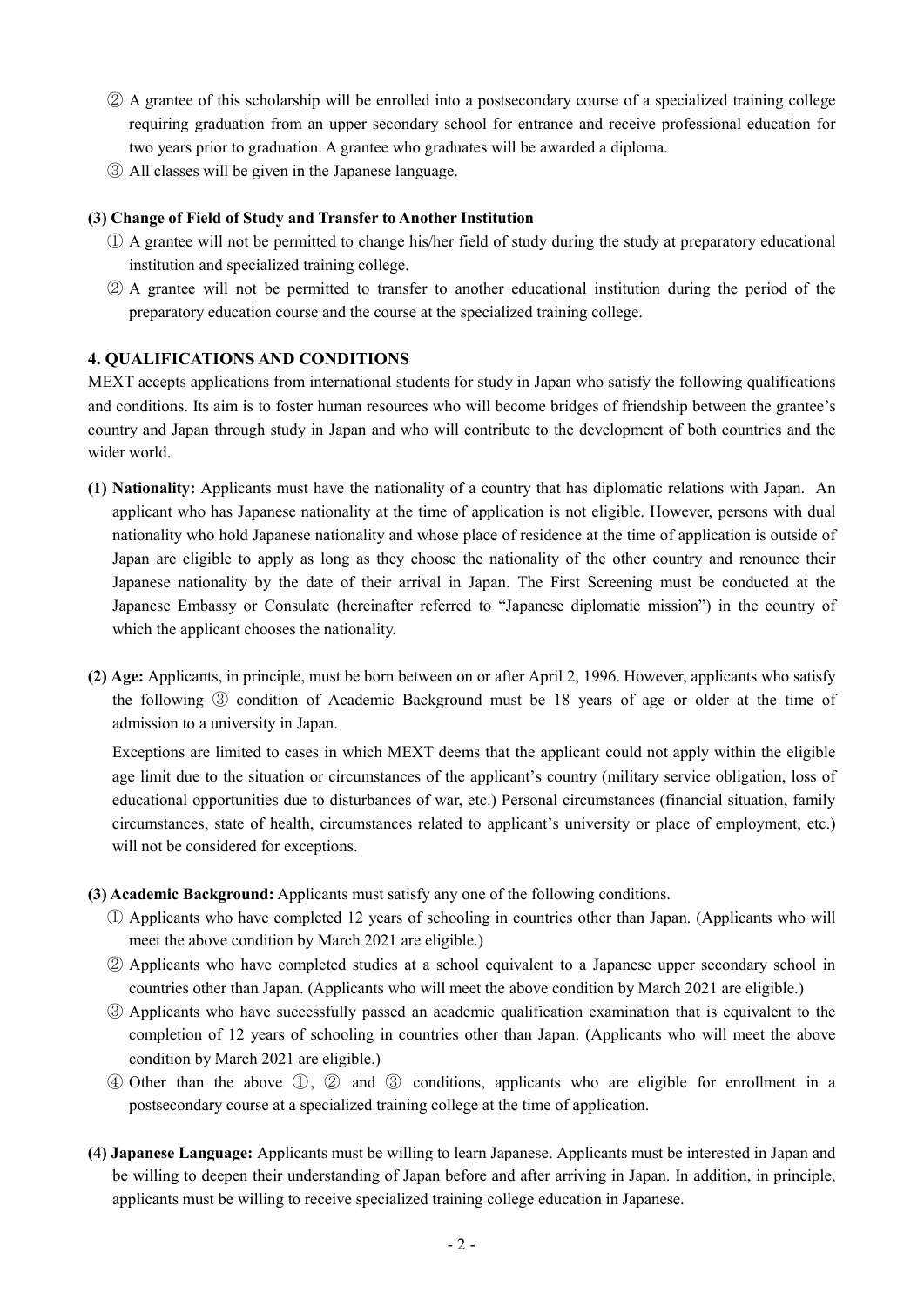- **(5) Health:** Applicants must submit a health certificate in the prescribed format signed by a physician attesting that the applicant has no physical or mental conditions hindering the applicant's study in Japan.
- **(6) Arrival in Japan:** In principle, applicants must be able to arrive in Japan between April 1, 2021, and April 7, 2021. Departure from the home residence should be on or after April 1, 2021.

Excluding cases in which MEXT deems as unavoidable circumstances, the applicant must withdraw from this scholarship program if the applicant cannot arrive in Japan by the end of the specified period above which decided by MEXT or the accepting preparatory educational institution.

- **(7) Visa Requirement:** An applicant shall, in principle, newly obtain a "Student" visa at the Japanese diplomatic mission located in the applicant's country of nationality, and enter Japan with the residence status of "Student." Accordingly, even if the applicant already has other residence status ("Permanent resident," "Long-term resident," etc.), the applicant must change it to the "Student" status and re-enter Japan. Moreover, the applicant should be aware that after expiration of the status as a MEXT Scholarship student and even if the student again applies for their original resident status of "Permanent resident" or "Long-term resident," such resident statuses might not be necessarily granted. The applicant should also be aware that the scholarship will be cancelled if he/she arrived in Japan without a newly obtained "Student" visa.
- **(8) Non-Eligibility:** Those who meets any one of the following conditions are ineligible. If identified ineligible after being selected as a scholarship student, he /she must withdraw from the scholarship.
	- ① Those who are military personnel or military civilian employees at the time of their arrival in Japan or during the period of the payment of the scholarship;
	- ② Those who cannot arrive in Japan by the last date of the period specified by MEXT or the accepting institution;
	- ③ Those who are previous grantees of Japanese Government (MEXT) Scholarship programs (including those who withdraw from the scholarship program after the arrival in Japan). The Monbukagakusho Honors Scholarship for Privately-Financed International Students is not included in the Japanese Government (MEXT) Scholarship programs;
	- ④ Those who are currently also applying to another program under the Japanese Government (MEXT) Scholarship system. This includes the programs for which scholarship payments will begin in FY2020, although their final selection results have not been decided yet, and the programs for which scholarship payments will begin in FY2021;
	- ⑤ Those who are already enrolled in a Japanese university or other institution with a residence status of "Student," or who are going to be enrolled, or plan to enroll, in a Japanese university or other institution as a privately-financed international student from the time of application to the MEXT scholarship program in the applicant's country until the commencement of the period for payment of the MEXT scholarship. However, this stipulation does not apply to privately-financed international students who, even though they are enrolled, or are planning to enroll, in a Japanese university or other institution, verifiably complete their studies before the start of the scholarship payment period, return to their home country at the time of the scholarship application, and newly acquire the "Student" residence status and come to Japan;
	- ⑥ Those who are planning to receive scholarship money from an organization other than MEXT (including a government organization of the applicant's country) on top of the scholarship money provided by MEXT after the start of the scholarship payment period;
	- ⑦ Those who are expected to graduate at the time of application and cannot satisfy the condition of academic background by the deadline given;
	- ⑧ Holders of dual nationality at the time of application who cannot verify that they will give up Japanese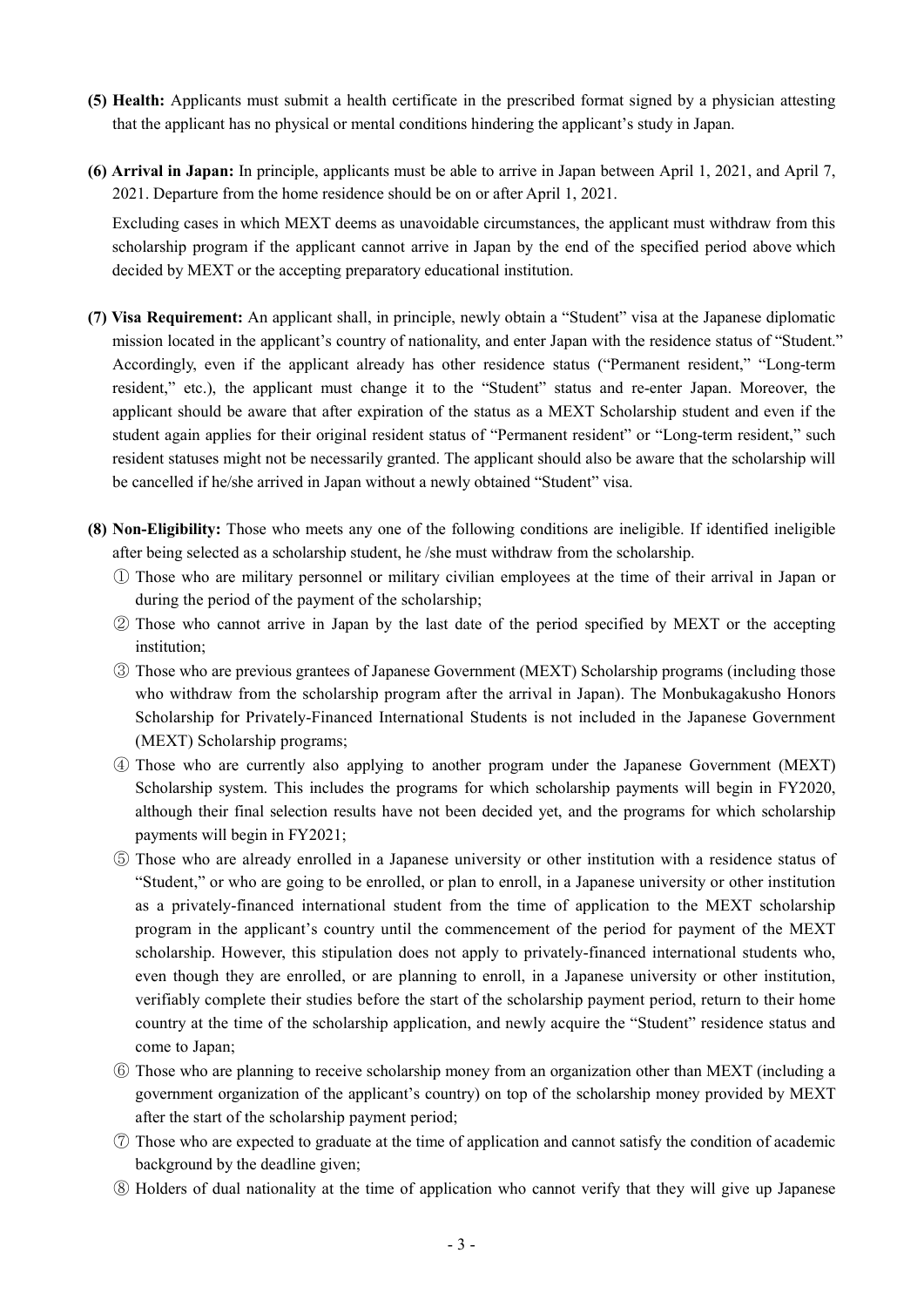nationality by the time of the arrival in Japan;

- ⑨ Those who change their residence status to that of other than "Student" after their arrival in Japan;
- ⑩ Those who plan to, from the time of application for the MEXT scholarship program, engage in long-term research (such as fieldwork or internship) outside Japan or plan to take a long-term leave of absence from the preparatory educational institution or the specialize training college.
- **(9) Others:** MEXT Scholarship will be granted those who are willing to contribute to mutual understanding between Japan and their home country by participating in activities at schools and communities during their study in Japan while contributing to the internationalization of Japan. They shall also make efforts to promote relations between the home country and Japan by maintaining close relations with the university attended after graduation, cooperating with the conducting of surveys and questionnaires and cooperating with relevant projects and events conducted by the Japanese diplomatic mission after they return to their home countries.

#### **5. PERIOD OF SCHOLARSHIP**

- (1) The scholarship period will last for three years from April 2021 to March 2024, including one-year preparatory education in the Japanese language and other subjects due to be provided upon arrival in Japan.
- (2) Extension of period of scholarship: If grantee graduates from a specialized training college, is admitted for enrollment in a Japanese university as a third-year transfer student and has outstanding academic achievement that meets certain criteria, he/she may have the period of his/her scholarship extended upon successful examination by MEXT.

### **6. SCHOLARSHIP BENEFITS**

- **(1) Allowance:** 117,000 yen per month. A supplemental regional allowance of 2,000 yen or 3,000 yen per month will be added to the monthly scholarship amount for the grantees studying or conducting research in specially designated regions. Due to the situation of the Japanese Government's budget, the amount of payment may be subject to change each fiscal year. If a grantee is absent from the specialized training college or preparatory educational institution for an extended period, the scholarship shall be suspended for that period.
- **(2) Education Fees:** Fees for the entrance examination, matriculation, and tuition at specialized training colleges and preparatory educational institutions will be paid by MEXT.

#### **(3) Traveling Expenses:**

① **Transportation to Japan:** MEXT will stipulate the travel schedule and route, and provides an airline ticket to grantees who will arrive in Japan during the specified period stated in "4. (6) Arrival in Japan". The airline ticket will be an economy-class ticket for the flight from the international airport closest to the grantee's residence (in principle, the country of nationality) to an international airport in Japan used on the normal route to the accepting institution. The grantee shall bear at his/her own expense all costs related to domestic travel from the grantee's residence to the nearest international airport, airport taxes, airport usage fees, special taxes necessary for travel, travel expenses within Japan (including airline transit costs), travel insurance expenses, carry-on luggage or unaccompanied baggage expenses, etc. The grantee shall also bear at his/her own expense travel and lodging costs incurred in a third country if the grantee must travel to a third country before coming to Japan for visa purposes because there are no Japanese diplomatic missions in his/her country, or if there are no direct flights from the grantee's country of residence to Japan. MEXT will provide an economy-class airline ticket from the grantee's country of residence to the said third country, and from the third country to an international airport in Japan used on the normal route to the accepting institution. In principle, the address given in the space for "Your address before departure for Japan" on the application form shall be recognized as the "residence," and the airline ticket will be arranged for a flight from the international airport nearest to that address. Except for cases when the grantee must travel to a third country to obtain a visa, MEXT will not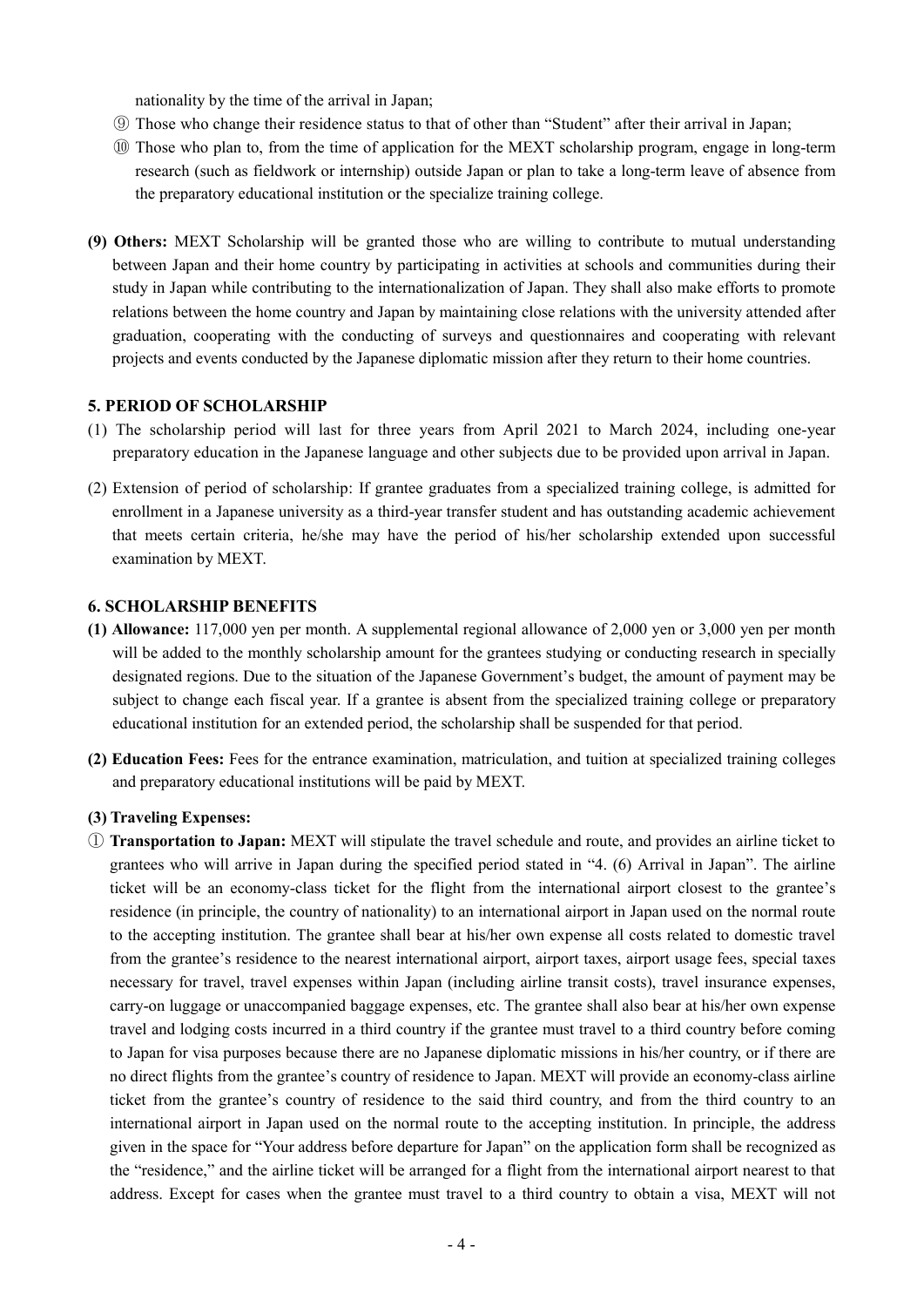provide an airline ticket for cases of travel to Japan from a country other than the grantee's country of residence due to the grantee's personal circumstances. If a grantee will arrive in Japan before or after the specified period stated in "4. (6) Arrival in Japan", travel expenses will not be paid.

② **Transportation from Japan:** Based on the application by the grantee, MEXT will provide an airline ticket to grantees who shall graduate the specialized training college and return to the home country by the end of the final month of the period of scholarship (See "5. PERIOD OF SCHOLARSHIP"). MEXT shall provide an economy-class airline ticket from the international airport in Japan used for the normal route to and from the accepting institution to the international airport (in principle, in the country of nationality) nearest to the returning recipient's residence. The grantee shall bear at his/her own expense all costs related to travel from the grantee's residence in Japan to the nearest international airport, airport taxes, airport usage fees, special taxes necessary for travel, travel expenses within the country of nationality (including airline transit costs), travel insurance expenses, carry-on luggage or unaccompanied baggage expenses, etc. If a grantee returns to the home country before the end of scholarship payment period due to personal circumstances, or reasons stated in "7. SUSPENSION OF PAYMENT OF SCHOLARSHIP" below, MEXT will not pay for the returning travel expenses.

If a grantee continues to stay in Japan after the scholarship period has ended in cases such as proceeding to further education or being employed in Japan, travel expenses for a temporary return will also not be paid.

### **7. SUSPENSION OF PAYMENT OF SCHOLARSHIP**

Payment of the scholarship will be cancelled for the reasons given below. Should any of the following reasons apply, the grantee may be ordered to return a part of, or all of, the scholarship paid made up to that time. Payment of the scholarship may also be stopped during the period up to the decision on the disposition of the matter.

- ① A grantee is determined to have made a false statement on his/her application;
- ② A grantee violates any article of his/her pledge to the Minister of Education, Culture, Sports, Science and Technology;
- ③ A grantee violates any Japanese laws and is sentenced and imprisoned for an indefinite period or for a period of exceeding 1 year;
- ④ A grantee is suspended from his/her specialized training college or preparatory educational institution or receives other punishment, or is removed from enrollment; as a disciplinary action in accordance with school regulations of the accepting institution;
- ⑤ It has been determined that it will be impossible for a grantee to complete the course within the standard period of study because of poor academic grades or suspension or absence from the specialized training college or preparatory educational institution;
- ⑥ A grantee came to Japan without newly acquiring the "Student" residence status, or changed his/her residence status has changed to one other than "Student";
- ⑦ A grantee has received another scholarship (excluding those specified for research expenditures);
- ⑧ A grantee proceeds to a more advanced level of education without receiving approval for an extension of the period of the scholarship.

#### **8. SELECTION**

- (1) The Japanese diplomatic missions will conduct the First Screening of applicants by means of examination of submitted application documents, written academic examinations and interviews.
	- ① Subjects of Written Academic Examinations (to be undertaken by all applicants): Japanese, English, and Mathematics.
	- ② Calculators and other devices may not be used during the written examinations.
- (2) The date and time of the notification of the results of the First Screening will be specified separately by the Japanese diplomatic mission in the applicant's country; the reasons for the results of the screening will not be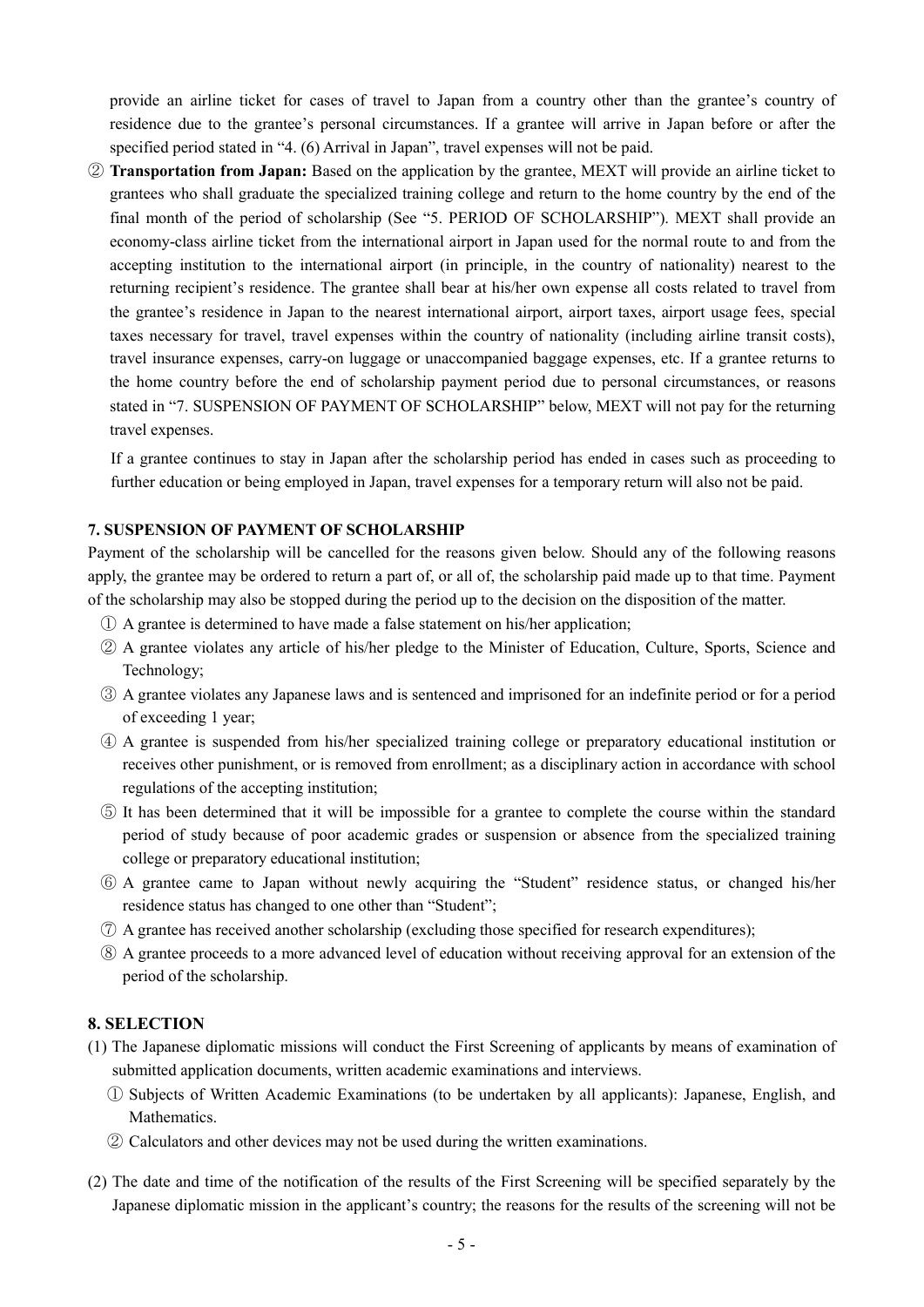disclosed. Those who pass the First Screening will not necessarily be selected as the MEXT Scholarship Students.

- (3) Applicants who have passed the First Screening will be recommended to MEXT. MEXT will then conduct the Second Screening of the recommended applicants and decide the scholarship grantees. MEXT selects candidates from each field of study.
- (4) Applicants will be informed of the final selection results by the Japanese diplomatic mission in the applicant's country by the end of January 2021. The reasons for the results will not be disclosed. Any objections to the decision on the university of placement will not be accepted.

### **9. APPLICATION DOCUMENTS**

Applicants must submit the following documents to the Japanese diplomatic mission in the country of the applicant's nationality by the designated deadline. The submitted documents will not be returned.

| No.               | Documents                                                                                    | Original                                      | Copy       | Remarks                                                                                                                                                      |
|-------------------|----------------------------------------------------------------------------------------------|-----------------------------------------------|------------|--------------------------------------------------------------------------------------------------------------------------------------------------------------|
| $\textcircled{1}$ | <b>Application Form</b>                                                                      | ( )                                           | ( )        | Use the FY2021 Application Form. (See Note 4.)                                                                                                               |
| $\circled{2}$     | Academic transcript(s) for all<br>school years of last<br>school/university attended         | $\left( \begin{array}{c} \end{array} \right)$ | ( )        | A transcript issued either by the school/university<br>attended or by the applicant's national<br>government. (See Note 5.)                                  |
| (3)               | Certificate $(s)$ of graduation of<br>school/university attended                             |                                               |            | If the applicant has not yet graduated, submit a<br>certificate of prospective graduation from the<br>school/university. (See Note 6.)                       |
| $\circled{4}$     | Recommendation letter from either<br>a class teacher or principal of last<br>school attended | €.                                            |            | Free format. A sample is available. (See Note 7.)                                                                                                            |
| $\circledS$       | Medical certificate                                                                          | $(\ )$                                        |            | Use the FY2021 certificate form.                                                                                                                             |
| $\circled6$       | Certificate of enrollment                                                                    |                                               |            | Only for those currently enrolled in a university.                                                                                                           |
| (7)               | Certificate of university enrollment<br>qualification examination                            |                                               |            | Only for those who pass the university enrollment<br>qualification examination. (See Note 6 and 8.)                                                          |
| $\circledS$       | Certificate of language proficiency                                                          |                                               | (2 copies) | Only in case applicant has documents attesting to<br>competency in Japanese or English; submit 2<br>copies. No original document necessary. (See Note<br>9.) |

- (Note 1) Documents indicated by the white circle  $(\bigcirc)$  must be submitted by all the applicants. Documents indicated by the black circle  $(\bullet)$  should be submitted only if applicable.
- (Note 2) These documents must be written in Japanese or English, or translation in either of these languages should be attached.
- (Note 3) The applicants must submit two application packets: one is a complete set of original documents and the other is a complete set of their copies. Write the document number from ① to ⑧ (refer to the numbers in the table above) in the upper right-hand corner of the first page for all the documents.
- (Note 4) The applicant's photograph to be attached to the Application Form should be of clear quality, taken within six months of submission, and printed on paper specially for photographs. The photograph should be 4.5 x 3.5 cm., upper-body, full-faced, no hats. Please write applicant's name and nationality on the back of the photograph. The photograph data can be pasted to the Application Form and printed out.
- (Note 5) Applicants must submit the following documents according to his/her academic background: (a) Applicants who are attending, or have graduated from, an upper secondary school: an academic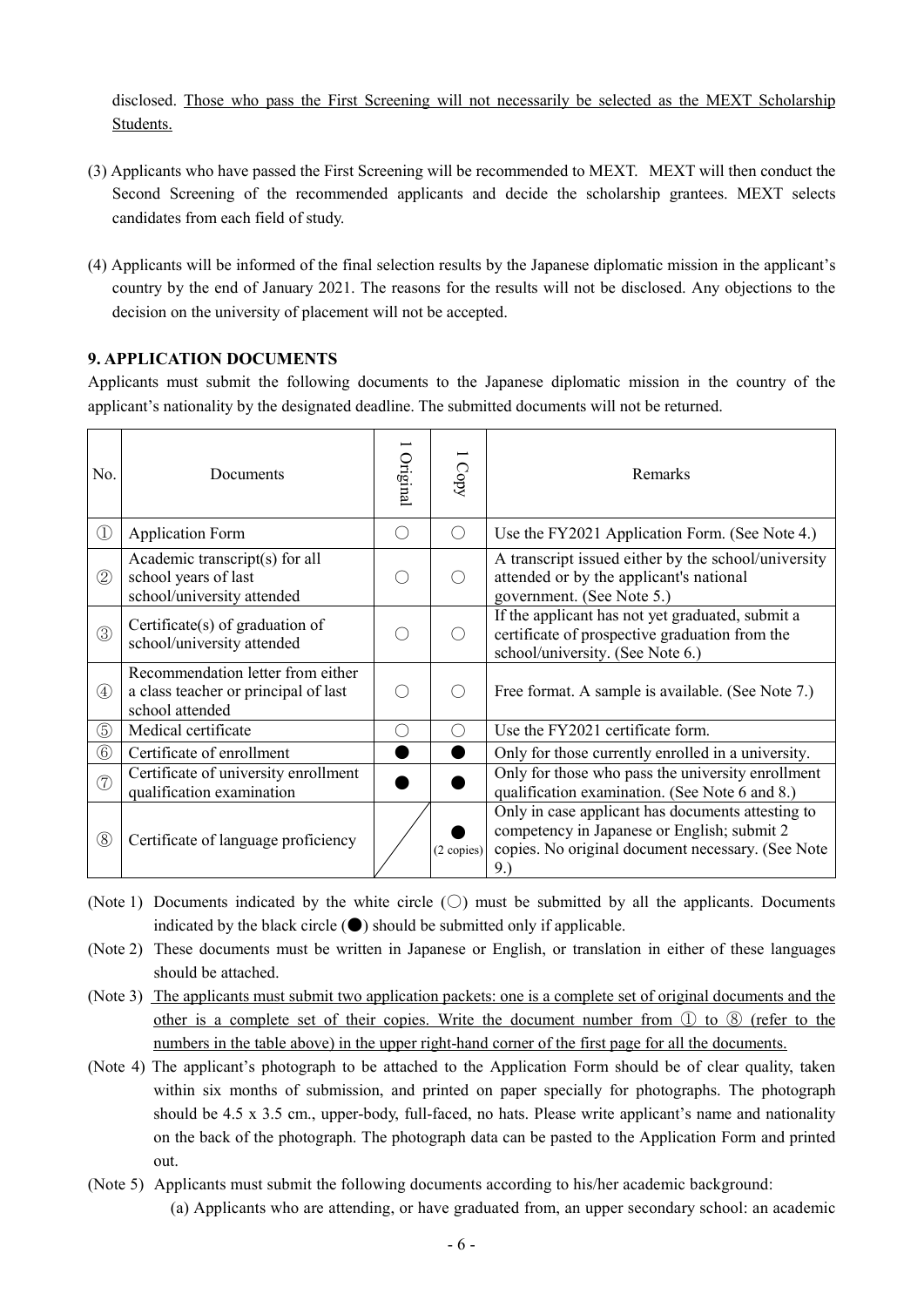transcript of the upper secondary school

(b) Applicants who are attending, or have already graduated from, a university: academic transcripts of both the upper secondary school and the university.

The academic transcripts should show the grade scale applied and the grades earned by the applicant in all the subjects studied for each year of study at the school or the university. Those who are currently attending an upper secondary school or a university must also submit the academic transcript that covers the period from the year of enrollment to the term for which grades have been determined at the time of application for the scholarship. Those who are attending an upper secondary school or a university must also submit a transcript when he/she graduates from that school or university by the time selection results are finalized. In the case that the last school offers a singlestructure education system consisting of a lower and upper secondary level or a primary and secondary level, the necessary academic transcripts to be submitted shall cover all school years of upper secondary education.

- (Note 6) Applicants must submit the following documents according to his/her academic background:
	- (a) Applicants who are attending an upper secondary school: a certificate of prospective graduation from the upper secondary school;
	- (b) Applicants who have already graduated from an upper secondary school: a certificate of graduation from the upper secondary school;
	- (c) Applicants who are attending a university: a certificate of graduation from the upper secondary school (in addition, they must submit a  $\omega$ ) (6) certificate of enrollment.);
	- (d) Applicants who have already graduated from a university: certificates of graduation from both the upper secondary school and the university.

A copy of the graduation certificate and the certificate of university enrollment qualification examination is acceptable if the copy is attested by an authorized official of the university or an examination authority. Do not submit the originals as the submitted documents will not be returned. Those who are attending an upper secondary school or a university must also submit a certificate of graduation when he/she graduates from that school or university by the time selection results are finalized.

- (Note 7) A recommendation letter for those who are attending an upper secondary school or a university should be issued by that school or university they are attending. A recommendation letter for those who graduated from an upper secondary school or a university should be issued by that school or university.
- (Note 8) For applicants with "⑦Certificate of university enrollment qualification examination", this document may be submitted in place of documents No. ②, ③ and ④.
- (Note 9) If printing out the certificates from the Internet, print out and submit a page showing the applicant's name and the details of the relevant qualification (level, score, etc.).

### **10. NOTES**

- (1) The grantees are advised to learn, before departing for Japan, the Japanese language and to acquire information about Japanese weather, climate, customs, college education, and conditions of the university to attend in Japan, as well as about the difference between the Japanese legal system and that of his/her home country.
- (2) As the first installment of the scholarship payment will be made from one month to one and a half months after the grantee's arrival in Japan, the grantee is recommended to bring at least approximately US\$2,000 with him/her to Japan to cover immediate living expenses and other necessary expenses.
- (3) The scholarship payments will be transferred to the bank account of Japan Post Bank (JP Bank) opened by each grantee after the arrival in Japan. MEXT will not transfer the scholarship payments to other account.